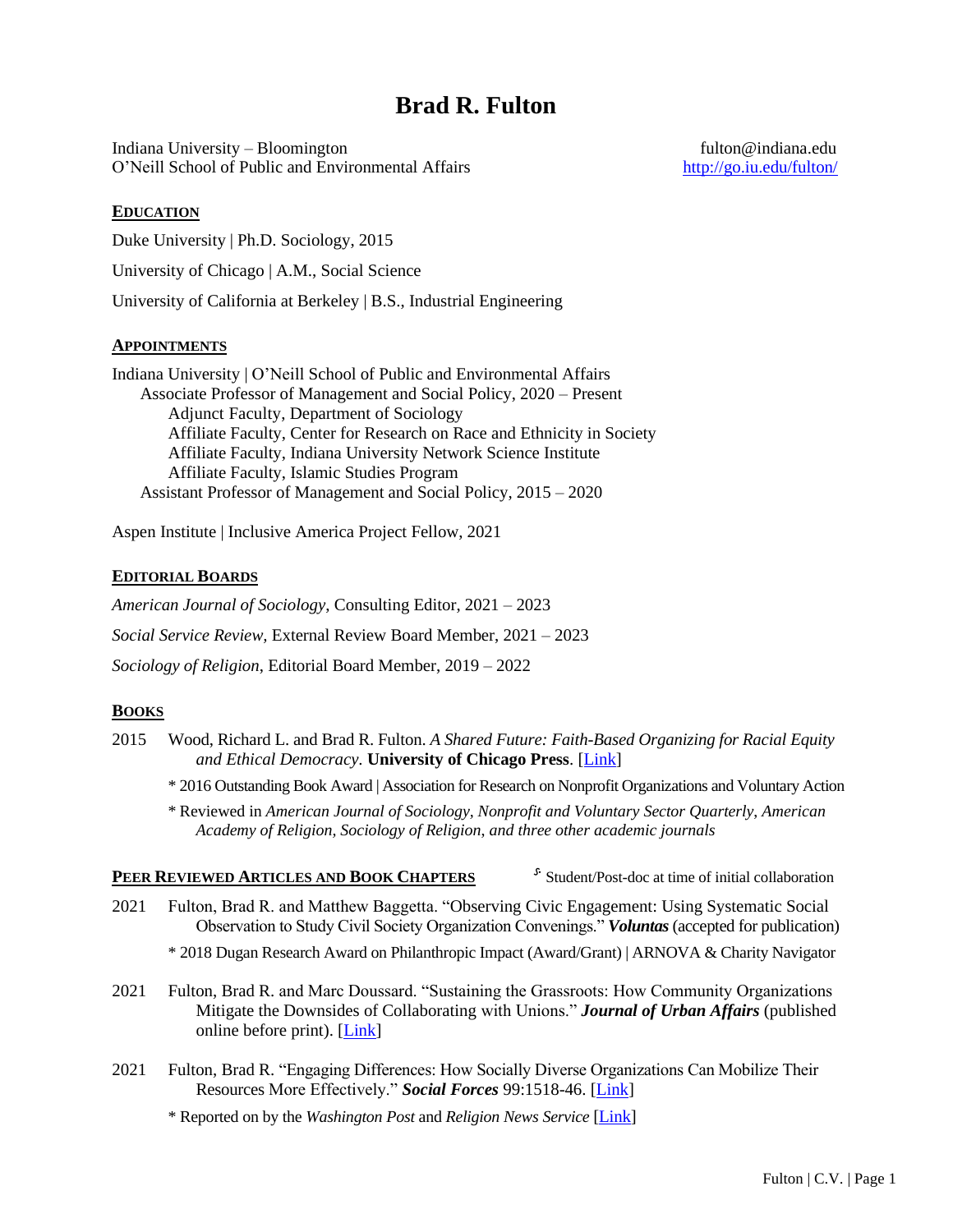- 2021 Fulton, Brad R. "Bridging and Bonding: Disentangling Two Mechanisms Underlying the Diversity-Performance Relationship." *Nonprofit & Voluntary Sector Quarterly* 50:54-76. [\[Link\]](https://doi.org/10.1177/0899764020939654)
- 2020 Yukich, Grace<sup>†</sup>, Brad R. Fulton<sup>†</sup>, and Richard L. Wood (<sup>†</sup> joint first authors). "Representative Group Styles: How Ally Immigrant Rights Organizations Promote Immigrant Involvement." *Social Problems* 67:488-506. [\[Link\]](https://doi.org/10.1093/socpro/spz025)
	- \* 2021 Outstanding Article Award | Altruism, Morality & Social Solidarity Section | Am. Sociological Assoc.
	- \* 2017 Jack Shand Research Award/Grant (for proposed project) | Society for the Scientific Study of Religion
	- \* 2016 Association Management Research Award/Grant | American Society of Association Executives
- 2020 Doussard, Marc and Brad R. Fulton. "Organizing Together: Identifying Benefits and Drawbacks of Community-Labor Coalitions for Community Organizing Efforts." *Social Service Review* 94:36-74. [\[Link\]](https://doi.org/10.1086/707568)
- 2020 Fulton, Brad R. "Religious Organizations: Crosscutting the Nonprofit Sector" in *The Nonprofit Sector: A Research Handbook, 3rd edition,* edited by Walter W. Powell and Patricia Bromley. **Stanford University Press**. [\[Link\]](https://www.sup.org/books/title/?id=30371)

\* Chapter reviewed in *Philanthropy Daily* [\[Link\]](https://www.philanthropydaily.com/religious-organizations-in-the-nonprofit-sector/)

- 2020 Adler, Gary J., Brad R. Fulton, and Catherine Hoegeman. "Survey Data Collection Methods and Discrepancy in the Sociological Study of Religious Congregations." *Sociology of Religion* 81:371-412. [\[Link\]](https://doi.org/10.1093/socrel/sraa002)
- 2020 Markofski, Wes<sup>s</sup>, Brad R. Fulton, and Richard L. Wood. "Secular Evangelicals: Faith-Based Organizing and Four Modes of Public Religion." *Sociology of Religion* 81:158-84. [\[Link\]](https://doi.org/10.1093/socrel/srz045) \* Reported on by the *Washington Post* [\[Link\]](https://www.washingtonpost.com/national/evangelicals-downplay-religious-expression-when-working-with-secular-groups/2020/03/03/56b8f4a4-5d4f-11ea-ac50-18701e14e06d_story.html)
- 2019 Fulton, Brad R., Michelle Oyakawa<sup>s</sup>, and Richard L. Wood (authors contributed equally). "Critical Standpoint: Leaders of Color Advancing Racial Equality in Predominantly White Organizations." *Nonprofit Management & Leadership* 30:255-76. [\[Link\]](https://doi.org/10.1002/nml.21387)
	- \* 2021 Editors' Prize for Best Article | *Nonprofit Management & Leadership*
	- \* 2017 Felice Perlmutter Best Paper Award | Theories, Interests, and Boundaries Section | ARNOVA
	- \* Featured in the *Nonprofit Quarterly* [\[Link\]](https://nonprofitquarterly.org/board-diversity-is-just-one-step-on-the-road-to-nonprofit-racial-equity/)
- 2019 Florez, Karen, Brad R. Fulton, and Kathryn Derose. "National Trends in Food Insecurity and Congregation-Based Food Provision between 1998 and 2012." *Ecology of Food and Nutrition* 58:265-80. [\[Link\]](https://doi.org/10.1080/03670244.2019.1598979)
- 2019 Mundey, Peter<sup>5</sup>, David P. King, and Brad R. Fulton. "The Economic Practices of U.S. Congregations: A Review of Current Research and Future Opportunities." *Social Compass* 66:400-17. [\[Link\]](https://doi.org/10.1177/0037768619852230) \* Covered by the *Religion News Service* [\[Link\]](https://religionnews.com/2019/10/16/study-religious-attendance-flatlining-but-giving-remains-strong/)
- 2018 Fulton, Brad R. and Richard L. Wood. "Civil Society Organizations and the Enduring Role of Religion in Promoting Democratic Engagement." *Voluntas* 29:1068-79. [\[Link\]](https://doi.org/10.1007/s11266-018-9965-2)
- 2018 Fulton, Brad R. "Organizations and Survey Research: Implementing Response Enhancing Strategies and Conducting Nonresponse Analyses." *Sociological Methods & Research* 47:240-76. [\[Link\]](https://doi.org/10.1177/0049124115626169)
	- \* 2014 Academy of Management | Research Methods Division Best Paper Proceedings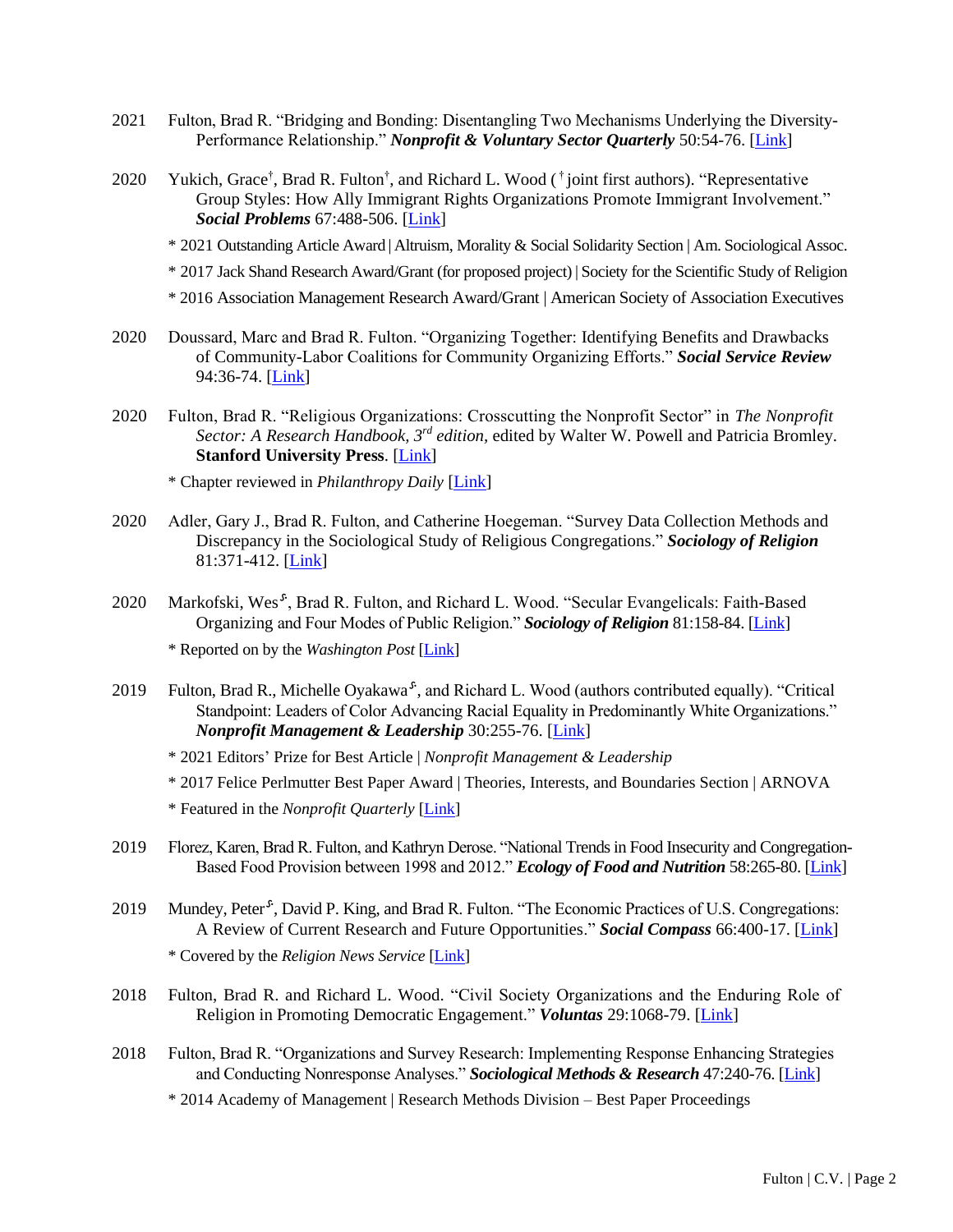- 2018 Wong, Eunice C., Brad R. Fulton, and Kathryn P. Derose. "Prevalence and Predictors of Mental Health Programs among U.S. Congregations." *Psychiatric Services* 69:154-160. [\[Link\]](https://doi.org/10.1176/appi.ps.201600457) \* Featured article on the *From the Pages to Practice* podcast
- 2018 Williams, Malcolm V., Kathryn P. Derose, Ann Haas, Beth Ann Griffin, and Brad R. Fulton. "Religious Congregations Addressing HIV: Examining Predictors of Different Types of Congregational HIV Activities." *Journal of HIV/AIDS and Social Services* 17:290-312. [\[Link\]](https://doi.org/10.1080/15381501.2018.1477641)
- 2017 Fulton, Brad R. "Fostering Muslim Civic Engagement through Faith-Based Community Organizing." *Journal of Muslim Philanthropy & Civil Society* 1:23-39. [\[Link\]](https://scholarworks.iu.edu/iupjournals/index.php/muslimphilanthropy/article/view/1636/172)
	- \* 2013 ARNOVA President's Award for Nonprofit Research | ARNOVA and RGK Center
- 2017 Fulton, Brad R. and Richard L. Wood. "Achieving and Leveraging Diversity through Faith-Based Organizing" pp. 29-55 in *Religion and Progressive Activism,* edited by Ruth Braunstein, Todd Nicholas Fuist, and Rhys H. Williams. **New York University Press**. [\[Link\]](http://hdl.handle.net/2022/22879)
- 2016 Fulton, Brad R. "Network Ties and Organizational Action: Explaining Variation in Social Service Provision Patterns." *Management and Organizational Studies* 3:1-20. [\[Link\]](https://doi.org/10.5430/mos.v3n3p1)

\* 2013 Best Student Paper Award | Society for the Scientific Study of Religion

2016 Fulton, Brad R. "Trends in Addressing Social Needs: A Longitudinal Study of Congregation-Based Service Provision and Political Participation." *Religions* 7:51-67. [\[Link\]](https://doi.org/10.3390/rel7050051)

\* Reported on by the *New York Times* [\[Link\]](https://apnews.com/fb04f3ee153741f4a30c79828cde2bd7/After-Trump,-an-evangelical-examination-of-conscience), *Washington Post* [\[Link\]](https://apnews.com/6ea525db17b34c43b7c0598b9de66c27/Trump%27s-church-politics-idea-has-wide-reach,-beyond-GOP-base), and *Chicago Tribune* [\[Link\]](http://religionnews.com/2017/02/17/destroy-the-johnson-amendment-trumps-rhetoric-meets-reality/)

- 2015 Williams, Malcolm V., Laura Bogart, Kathryn P. Derose, Brad R. Fulton, Beth Ann Griffin, Ann Haas, and David Kanouse. "Predictors of Congregational HIV Programs: Similarities and Differences Compared with Other Health Programs." *American Journal of Health Promotion* 29:225-35. [\[Link\]](https://doi.org/10.4278/ajhp.130531-QUAN-280)
- 2014 Braunstein, Ruth, Brad R. Fulton, and Richard L. Wood (authors contributed equally). "The Role of Bridging Cultural Practices in Racially and Socioeconomically Diverse Civic Organizations." *American Sociological Review* 79:705-25. [\[Link\]](https://doi.org/10.1177/0003122414538966)
	- \* 2016 Clifford Geertz Best Article Award | Sociology of Culture Section | American Sociological Association
	- \* 2015 Dennis Gouran Award for Outstanding Research | National Communication Association
	- \* Featured in the *Washington Post* [\[Link\]](http://www.washingtonpost.com/national/religion/study-interfaith-civic-groups-bridge-diversity-with-participatory-prayers/2014/06/25/6e7bfb10-fcaa-11e3-9b05-7ec49dc09d97_story.html), *New York Magazine* [\[Link\]](http://nymag.com/scienceofus/2014/06/prayer-can-help-bridge-intergroup-differences.html), and *Huffington Post* [\[Link\]](http://www.huffingtonpost.com/2014/07/06/interfaith-prayer-diversity_n_5527283.html)
- 2012 Fulton, Brad R. and Richard L. Wood. "Interfaith Community Organizing: Emerging Theological and Organizational Challenges." *International Journal of Public Theology* 6:398-420. [\[Link\]](https://doi.org/10.1163/15697320-12341252)

\* Reprinted in *Yours the Power: Faith-Based Organizing in the USA*, edited by Katie Day. Boston: Brill.

2011 Fulton, Brad R. "Black Churches and HIV/AIDS: Factors Influencing Congregations' Responsiveness to Social Issues." *Journal for the Scientific Study of Religion* 50:617-30*.* [\[Link\]](https://doi.org/10.1111/j.1468-5906.2011.01579.x)

\* 2011 Student paper award (2nd place) | Health Policy Division | Society for the Study of Social Problems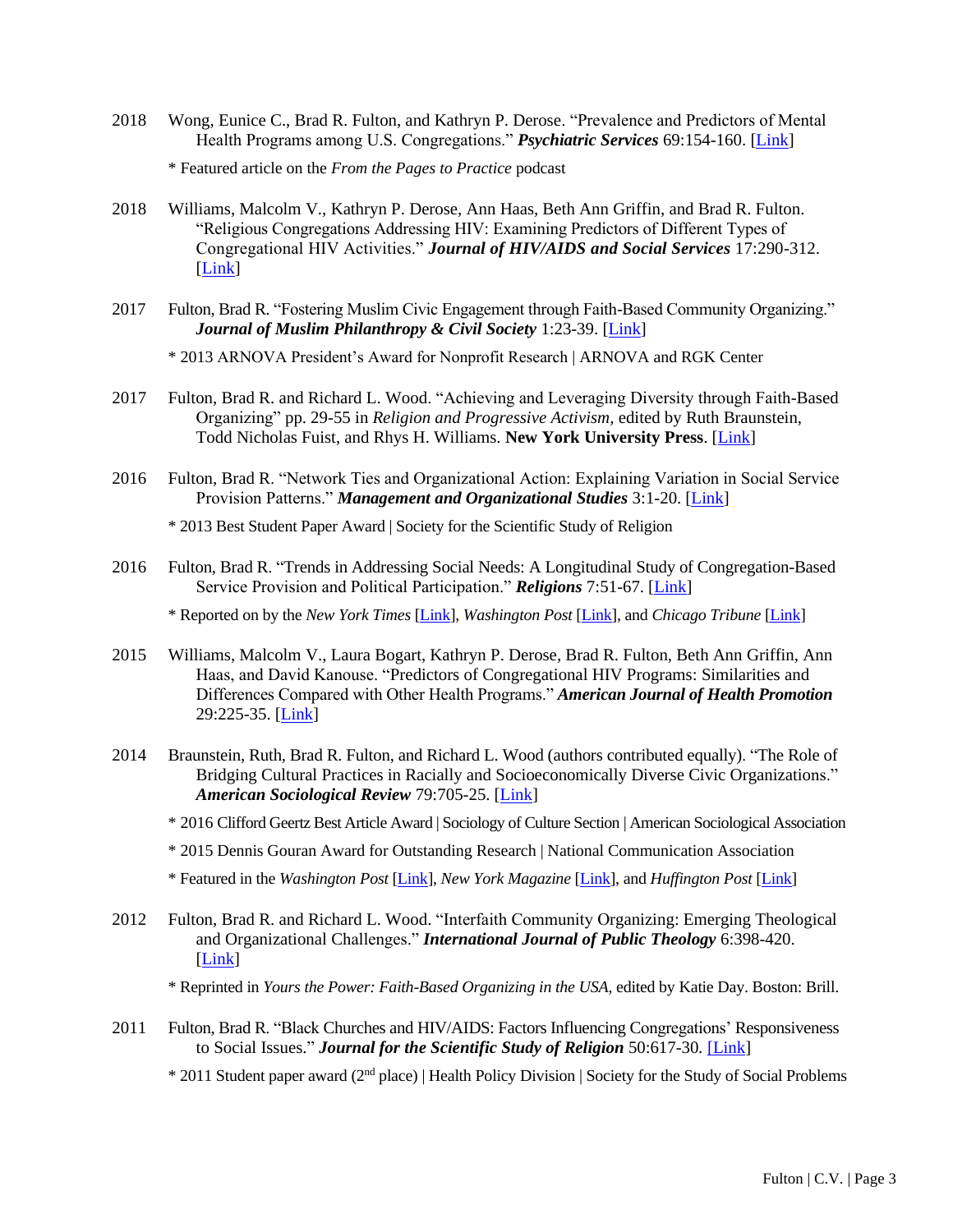- Torres, Vanessa<sup>s</sup>, Brad R. Fulton, Eunice Wong, and Kathryn P. Derose. "Prevalence and Predictors of Substance Use Support Programming Among U.S. Religious Congregations." [Under 2<sup>nd</sup> review]
- Gazley, Beth, Brad R. Fulton, Wesley Zebrowski<sup>s</sup>, and David P. King. "Giving and Going: U.S. Congregational Participation in Disaster Response." [Under 2nd review]

\* Reported on by the *Washington Post* [\[Link\]](https://www.washingtonpost.com/religion/as-organized-religion-shrinks-faith-based-charities-worry-about-the-future/2020/10/23/21f364b8-1224-11eb-ba42-ec6a580836ed_story.html)

- Wood, Richard, Brad R. Fulton, and Rebecca Sager. "Civic Alliances: The Political Efficacy of Religious-Secular Ties." [Under 1<sup>st</sup> review]
- Fulton, Brad R. and David King. "Using Google Maps to Generate Organizational Sampling Frames." [Under 1<sup>st</sup> review]
- Fulton, Brad R., Ipek Bilgen, Vicki Pineau, Lindsay Liebert, and David P. King, and J. Michael Dennis. "Evaluating Nonresponse Bias for a Hypernetwork Sample Generated from a Probability-Based Household Panel." [Under 1<sup>st</sup> review]
- Baggetta, Matthew, Brad R. Fulton, Zoe Caplan<sup>5</sup>. "Studying Space and Interaction in Civil Society Organizations: Systematic Social Observation of Network Tie Formation and Maintenance Activities." [Under 1<sup>st</sup> review]
- Ressler, Robert<sup>s</sup>, Brad R. Fulton, and Pamela Paxton. "Activity and Identity: Uncovering Multiple Institutional Logics in the Nonprofit Sector." [Under 1<sup>st</sup> review]
- Baggetta, Matthew, Brad R. Fulton, and Renzo de la Riva Aguero<sup>s</sup>. "The Diversity Layer: Organizational Member Associations and the Pursuit of Bureaucratic Representation." [Under 1<sup>st</sup> review]
- Ralph, Allison, Brad R. Fulton, and Samuel Allen<sup>5</sup>. Faith-Based Public Foundations: Identifying the Field and Assessing its Impact." [Under 1<sup>st</sup> review]

### **DATASETS**

Fulton, Brad R. 2021. *National Study of Public and Private Foundations: Datafile.* Indiana University.

- Fulton, Brad R. and David P. King. 2018. *National Study of Congregations' Economic Practices: Survey Datafile*. Indiana University.
- Fulton, Brad R., Richard L. Wood, and Interfaith Funders. 2011. *National Study of Community Organizing Organizations: Datafile*. Duke University.

#### **RESEARCH GRANTS**

- 2021 Aspen Institute | Mapping the Entire Network of U.S. Foundations and Grantees \$3,500 Funding to purchase proprietary data on private foundations
- 2020 Indiana University Vice Provost for Research | Social Sciences Research Funding Program \$40,000 Observing Civic Engagement: Measuring the Internal Dynamics of Organizations and Assessing Their Impact on Organizational Outcomes (with co-PI Matthew Baggetta)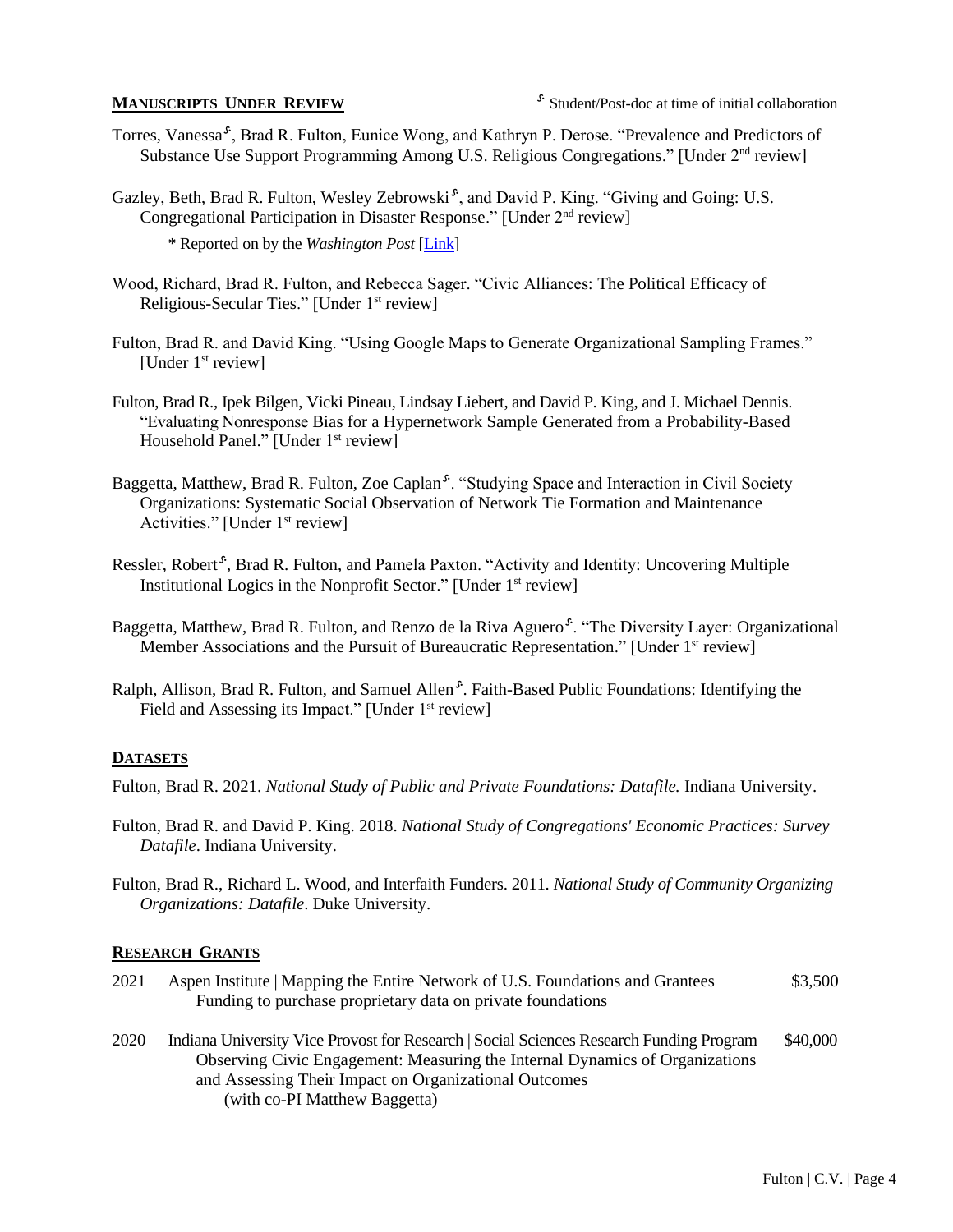| 2019 | AmeriCorps   Observing Civic Engagement<br>How Internal Dynamics Influence Volunteering and Civic Engagement Outcomes<br>(with co-PI Matthew Baggetta)                                                                                                                                                                                         | \$145,788   |
|------|------------------------------------------------------------------------------------------------------------------------------------------------------------------------------------------------------------------------------------------------------------------------------------------------------------------------------------------------|-------------|
| 2019 | Cynthia L. Stewart Simon and William E. Simon, Jr.   Dean's Council Research Fund                                                                                                                                                                                                                                                              | \$15,000    |
| 2018 | Lilly Endowment Inc.   Indiana Data Partnership Project<br>Developing a Collaborative Decision-Support Framework for Human Service Provision<br>(co-PI with the State of Indiana's Management Performance Hub)                                                                                                                                 | \$2,996,185 |
| 2018 | Corporation for National and Community Service   Observing Civic Engagement<br>The Effects of Internal Dynamics on Organizational Outcomes<br>(with co-PI Matthew Baggetta)                                                                                                                                                                    | \$146,651   |
| 2018 | Cynthia L. Stewart Simon and William E. Simon, Jr.   Dean's Council Research Fund                                                                                                                                                                                                                                                              | \$15,000    |
| 2017 | Lilly Endowment Inc.   National Study of Congregations' Economic Practices<br>(with co-PI David King)                                                                                                                                                                                                                                          | \$1,670,000 |
| 2017 | Corporation for National and Community Service   What Happens in Organizations?<br>The Effects of Internal Dynamics on Organizational Outcomes<br>(with co-PI Matthew Baggetta)                                                                                                                                                                | \$144,000   |
| 2017 | Cynthia L. Stewart Simon and William E. Simon, Jr.   Dean's Council Research Fund                                                                                                                                                                                                                                                              | \$15,000    |
| 2017 | Society for the Scientific Study of Religion   Jack Shand Research Grant<br>Immigrant Rights Organizations and the Challenge of Involving Immigrants<br>(with co-PIs Grace Yukich and Richard Wood)                                                                                                                                            | \$2,500     |
| 2016 | American Society of Association Executives   Assoc. Management Research Grant<br>Increasing Representation among Underrepresented Groups<br>(with co-PIs Grace Yukich and Richard Wood)                                                                                                                                                        | \$7,500     |
| 2016 | Lilly Endowment Inc.   Planning Grant<br>National Study of Congregations and Religious Giving<br>(with David King)                                                                                                                                                                                                                             | \$104,102   |
| 2014 | Henry Luce Foundation   Research Travel Grant                                                                                                                                                                                                                                                                                                  | \$2,000     |
| 2011 | W.K. Kellogg Foundation, C.S. Mott Foundation, Needmor Fund,<br>New York Foundation, Unitarian Universalist Veatch Program, Catholic<br>Campaign for Human Development, and Evangelical Lutheran Church of<br>America (via Interfaith Funders)   Research grant and fellowship to conduct<br>the National Study of Community Organizing (NSCO) | \$100,000   |
| 2011 | Hearst Foundation   Research grant to conduct the NSCO                                                                                                                                                                                                                                                                                         | \$8,000     |
| 2011 | Religious Research Association   Jacquet Research Grant to conduct the NSCO                                                                                                                                                                                                                                                                    | \$4,000     |
| 2011 | Society for the Scientific Study of Religion   Research grant to conduct the NSCO                                                                                                                                                                                                                                                              | \$3,000     |
| 2011 | Duke University   Linda K. George Research Grant to conduct the NSCO                                                                                                                                                                                                                                                                           | \$2,000     |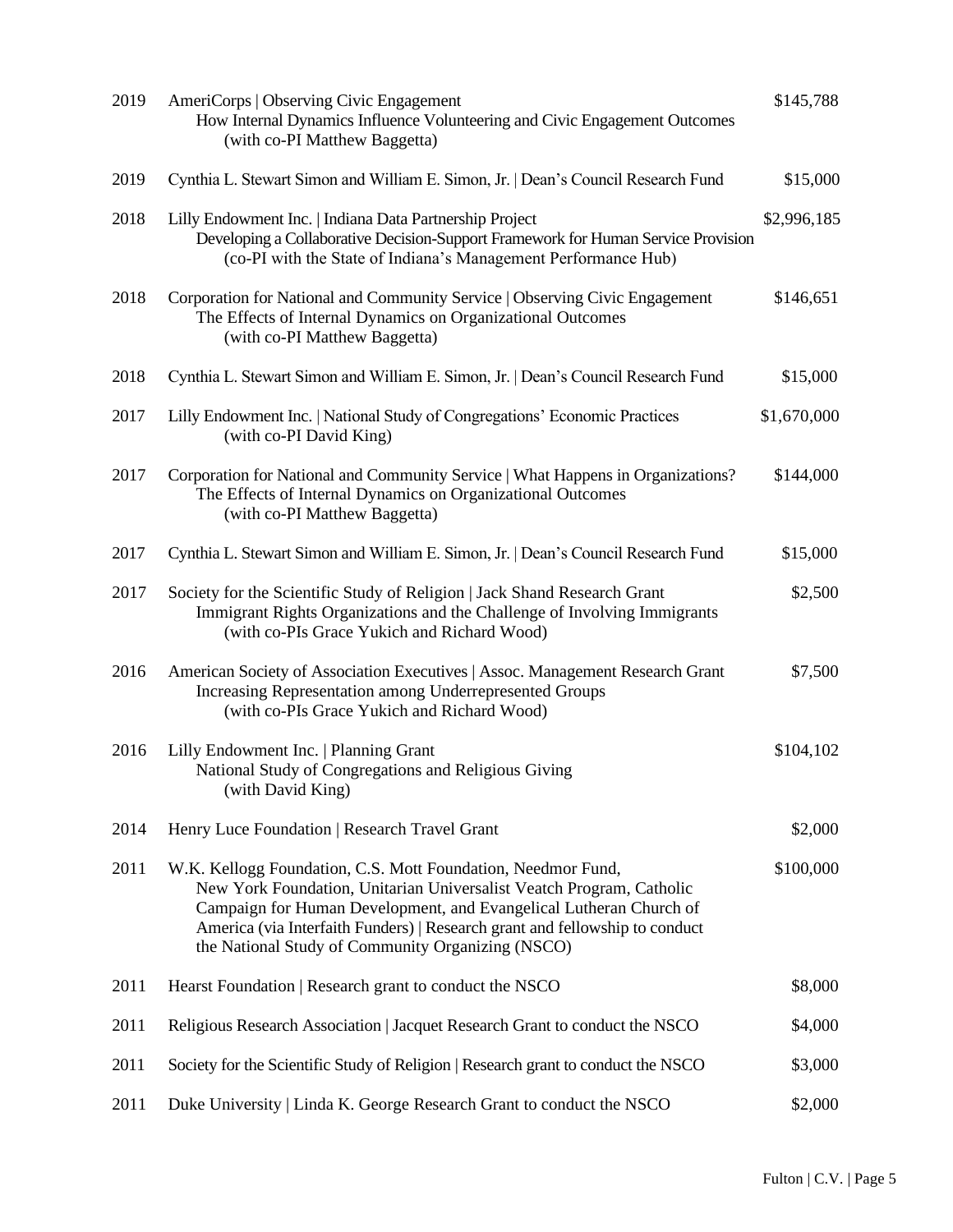# **AWARDS, HONORS, AND FELLOWSHIPS**

| 2021 | Aspen Institute   Inclusive America Project Fellowship (\$41,670)                                                                                                                            |
|------|----------------------------------------------------------------------------------------------------------------------------------------------------------------------------------------------|
| 2021 | Nonprofit Management & Leadership   Editors' Prize for Best Article<br>(with Michelle Oyakawa and Richard Wood)                                                                              |
| 2021 | American Sociological Association   Altruism, Morality, and Social Solidarity Section<br>Outstanding Article Award (with Grace Yukich and Richard Wood)                                      |
| 2021 | Indiana University Vice Provost for Research   Faculty Assistance in Data Science Fellowship<br>Mapping the Entire Network of U.S. Foundations and Grantees                                  |
| 2018 | Association for Research on Nonprofit Organizations and Voluntary Action<br>Dugan Research Award on Philanthropic Impact (\$10,000) (w/ Matt Baggetta)                                       |
| 2017 | Association for Research on Nonprofit Organizations and Voluntary Action   TIBS Section<br>Felice Davidson Perlmutter Best Paper Award (w/ Michelle Oyakawa and Richard Wood)                |
| 2016 | Society for the Psychological Study of Social Issues<br>Social Issues Dissertation Award - Finalist                                                                                          |
| 2016 | American Sociological Association   Sociology of Culture Section<br>Clifford Geertz Best Article Award (w/ Ruth Braunstein and Richard Wood)                                                 |
| 2016 | Association for Research on Nonprofit Organizations and Voluntary Action<br>Outstanding Book Award (w/ Richard Wood)                                                                         |
| 2015 | National Communication Association   Group Communication Division<br>Dennis Gouran Research Award for an Outstanding Article on Group Communication<br>(w/ Ruth Braunstein and Richard Wood) |
| 2015 | American Sociological Association   Organizations, Occupations, and Work Section<br>James D. Thompson Award for Outstanding Graduate Student Paper                                           |
| 2015 | American Political Science Association   Urban Politics Section<br>Byran Jackson Dissertation Research on Minority Politics Award                                                            |
| 2015 | Duke University   Office of the Provost – Algernon Sydney Sullivan Award<br>Awarded annually to one member of Duke University to recognize excellence in character and service               |
| 2014 | Duke University   Sanford School of Public Policy   Center for Philanthropy and Volunteerism<br>Dissertation Research Fellowship                                                             |
| 2014 | Academy of Management   Research Methods Division - Best Paper Proceedings                                                                                                                   |
| 2014 | Duke University   Sociology Department – Graduate Student Teaching Award<br>Awarded annually to one graduate student to recognize excellence in teaching                                     |
| 2013 | Duke University   Sociology Department - Vorsanger-Smith Scholar Award<br>Awarded annually to one graduate student to recognize overall excellence in the program                            |
|      |                                                                                                                                                                                              |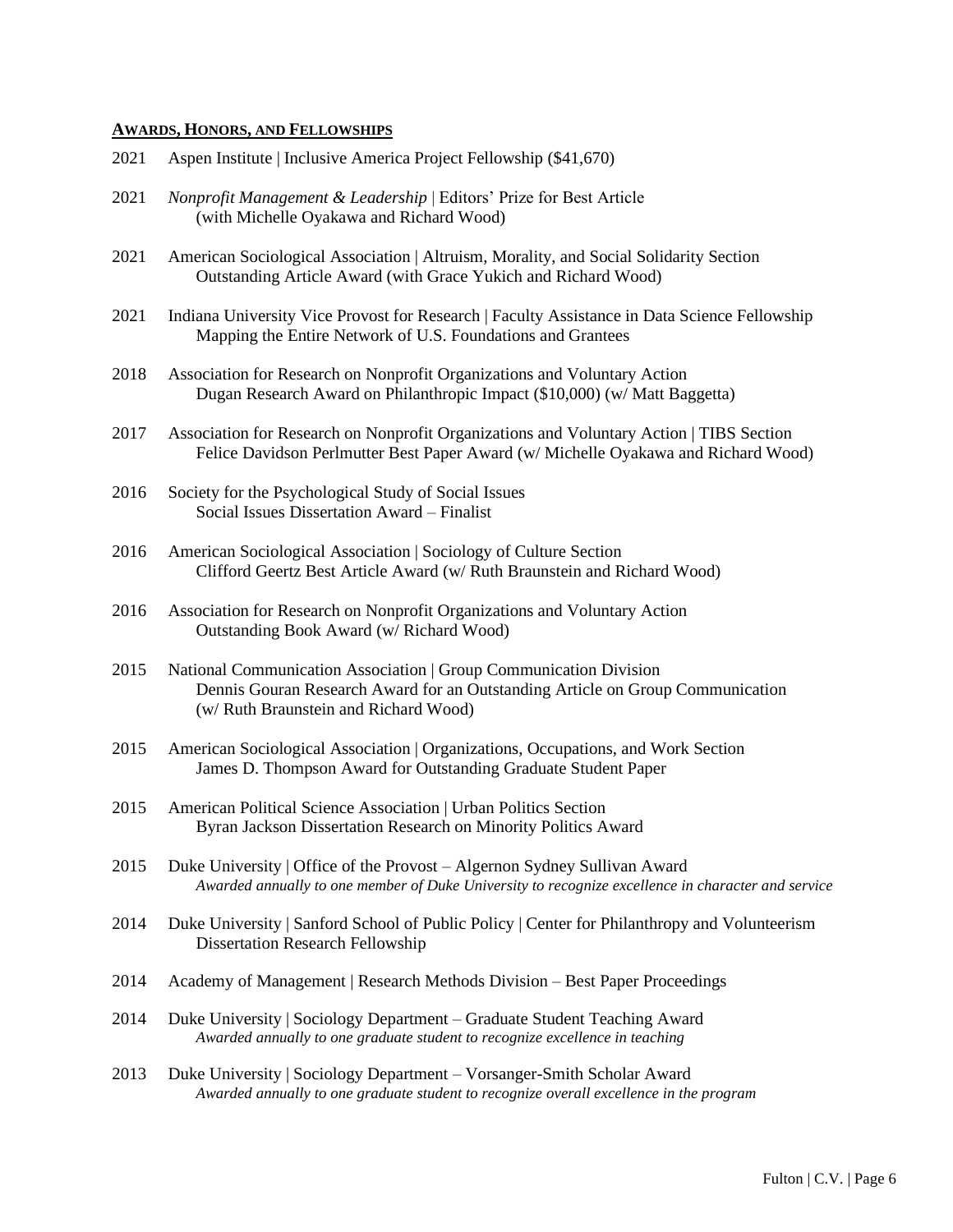- 2013 Academy of Management | Management, Spirituality, and Religion Division Most Promising Dissertation Award - 1<sup>st</sup> place
- 2013 American Sociological Association | Section on Sociological Practice and Public Sociology Robert Dentler Award for Outstanding Student Achievement – Honorable Mention *Awarded in recognition for conducting the National Study of Community Organizing Organizations*
- 2013 RGK Center-Association for Research on Nonprofit Organizations and Voluntary Action ARNOVA President's Award for Nonprofit Research (\$10,000)
- 2013 Organization Science / Institute for Operations Research and Management Science (INFORMS) Dissertation Proposal Competition – Finalist
- 2013 Association for Research on Nonprofit Organizations and Voluntary Action Doctoral Fellow
- 2013 Society for the Scientific Study of Religion Best Student Paper Award
- 2013 Duke University | Graduate School Anne Firor Scott Fellowship *Awarded annually to one graduate student who is engaged in public scholarship*
- 2011 Society for the Study of Social Problems Health, Health Policy, and Health Services Student Paper Competition  $-2<sup>nd</sup>$  place

### **INVITED PRESENTATIONS** (Select)

- "Civic Engagement as a Catalyst for Community Change" (w/ Matthew Baggetta) AmeriCorps | 2021 Research Grantee Dialogue | June 2021 (virtual)
- "Maximizing Mentorship" (w/ Jeff Guhin) American Sociological Association | Religion Section Panel | August 2020 (virtual)
- "Advancing Organizational Theory and Bridging Social Differences" Sponsored panel: Advancing Theory in a Polarized World Association for Research on Nonprofit Organizations and Voluntary Action | San Diego | November 2019
- "Capacity Building among Religious Congregations in the U.S." (w/ David King & Chris Munn) University of Southern California | Philanthropy and Social Impact Symposium | March 2019
- "What Happens in Civil Society Organizations?" (w/ Matthew Baggetta) Corporation for National and Community Service | Grantee Meeting | October 2018
- "Religious Organizations: Bridging Fields and Advancing Organizational Research" Stanford University | Nonprofit Handbook Author Workshop | June 2018
- "National Study of Congregations' Economic Practices Overview" Lake Institute on Faith & Giving | Board of Directors | March 2018
- "Disentangling the Mechanisms Underlying the Diversity-Performance Relationship" Stanford University | Center on Philanthropy and Civil Society | Junior Scholar Forum | June 2017
- "Engaging Differences: How Socially Diverse Organizations Access and Mobilize Resources" University of Notre Dame | Department of Sociology | CBSM Young Scholars Conference | March 2017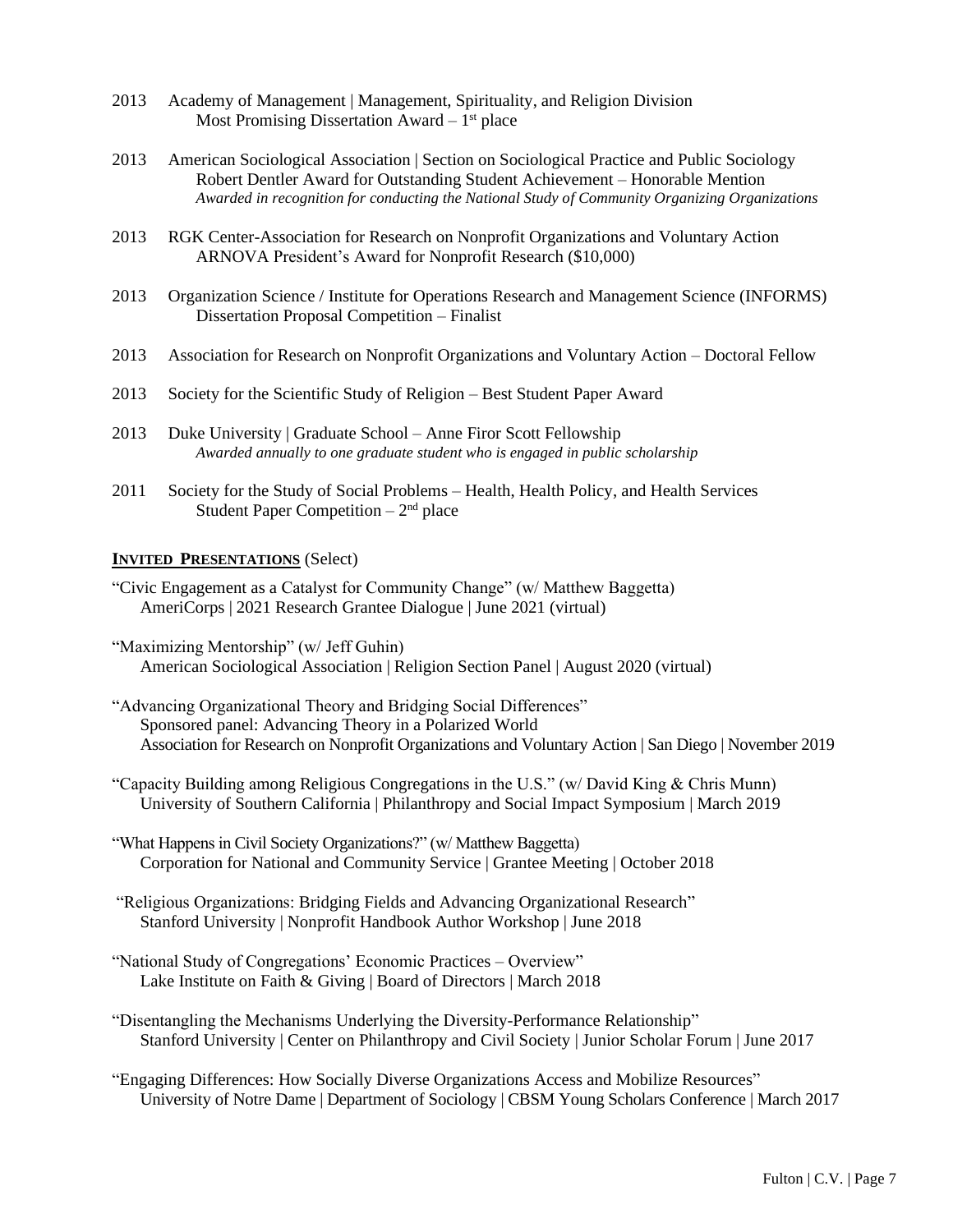- "Fostering Muslim Civic Engagement through Faith-Based Community Organizing" Center on American Muslim Philanthropy | September 2016
- "Bridging and Bonding: How Social Diversity Influences Organizational Performance" University of Michigan | School of Social Work | January 2015 University of Arizona | School of Government and Public Policy | December 2014 University of Southern California | Price School of Public Policy | December 2014 University of Chicago | School of Social Service Administration | December 2014 North Carolina State University | School of Public and International Affairs | November 2014 Cornell University | School of Industrial and Labor Relations | November 2014 Indiana University | School of Public and Environmental Affairs | November 2014 Indiana University Purdue University Indianapolis | SPEA | November 2014
- "Bridging and Bonding: Mechanisms Influencing Organizational Performance" University of Southern California | Center for Philanthropy and Public Policy | March 2014
- "Faith-Based Community Organizing: Bridging Communities and Building Power" University of Southern California | Center for Religion and Civic Culture | March 2014
- "Immigration and Organizing: Faith Communities Embracing Strangers" Grantmakers Concerned with Immigrants and Refugees (a webinar for members) | September 2013
- "Racial Equity and Community Organizing" W. K. Kellogg Foundation (a webinar for program officers) | September 2013
- "Racial Justice and Organizing in Post-Prop 30 California" Interfaith Funders hosted at U. C. Berkeley Boalt School of Law | February 2013
- "Immigration and Organizing in Post-Prop 30 California" The San Francisco Foundation | February 2013
- "Bridging and Bonding: Mechanisms Influencing Organizational Effectiveness" Indiana University | Lilly Family School of Philanthropy | February 2013
- "Community Organizing in the West: What's Working Where and Why?" Intermountain West Funder Network (a webinar for funders and grantees) | January 2013
- "A Decade of Developments in Institution-Based Community Organizing" Neighborhood Funders Group (a webinar for funders and grantees) | October 2012
- "Uncommon Collaborators: How Network Ties Enable and Constrain Organizational Action" Duke University | Duke Network Analysis Center | September 2012
- "The Evolution of Institution-Based Community Organizing: What Funders Need to Know" Philanthropy New York | September 2012
- "Building Bridges, Building Power: Developments in Institution-Based Community Organizing" New York University | Wagner School of Public Service | September 2012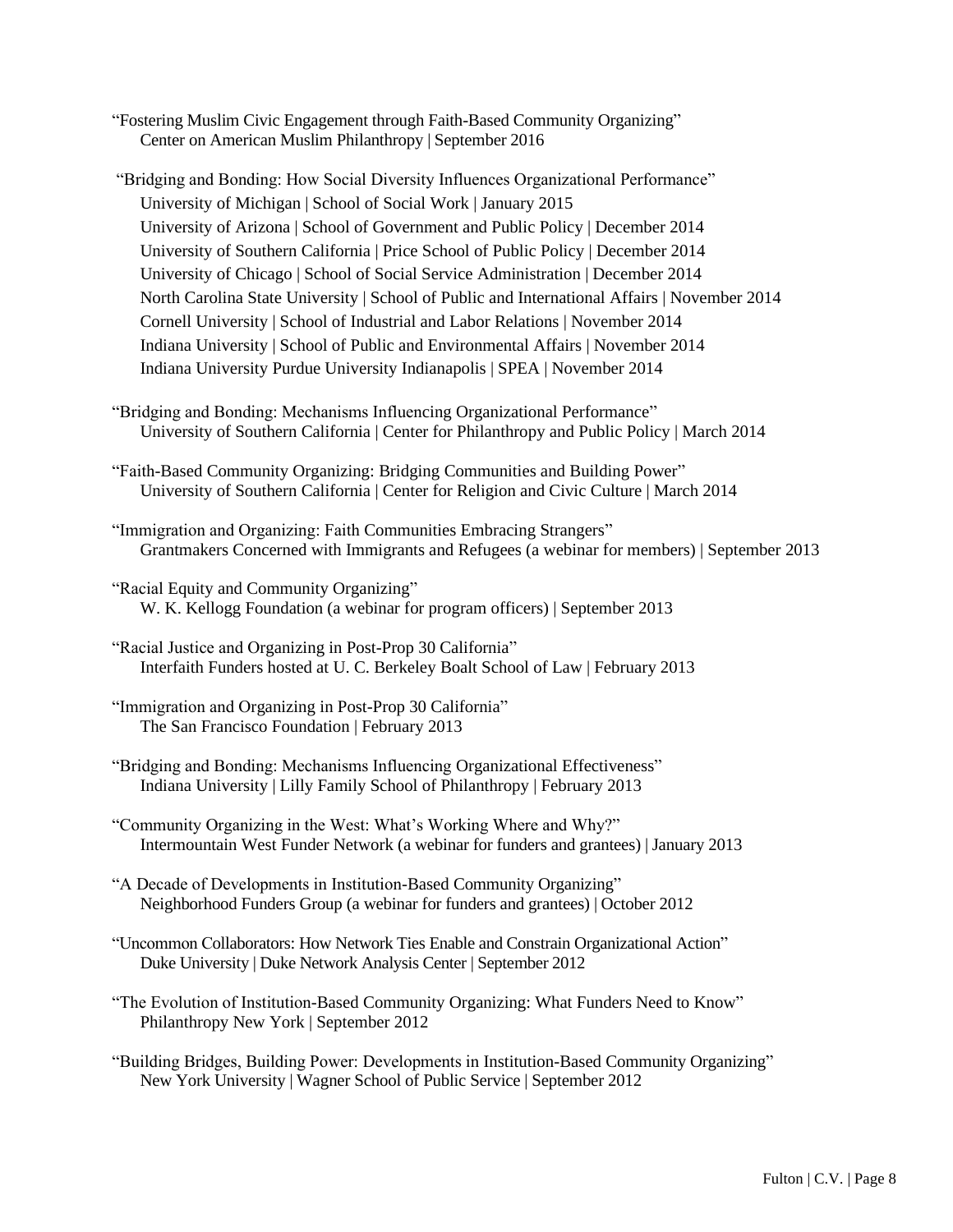# **CONFERENCE PRESENTATIONS** (Select and Recent)

- "Activity and Identity: Uncovering Multiple Institutional Logics in the Nonprofit Sector" (w/ Robert Ressler and Pamela Paxton) Association for Research on Nonprofit Organizations and Voluntary Action | Virtual | November 2020
- "Giving and Going: Congregational Participation in Disaster Relief Efforts" (w/ Wes Zebrowski, Beth Gazley, and David King) International Society for Third-Sector Research | Virtual | July 2021 Association for Research on Nonprofit Organizations and Voluntary Action | Virtual | November 2020
- "The Diversity Layer: Civil Society Organizations-of-Organizations" (w/ Matt Baggetta and Zoe Caplan) American Sociological Association | New York | August 2019 Association for Research on Nonprofit Organizations and Voluntary Action | Austin | November 2018
- "International Engagement of U.S. Congregations" (w/ Jamie Goodwin and David King) Association for Research on Nonprofit Organizations and Voluntary Action | San Diego | November 2019
- "Survey Data Collection Methods and Discrepancy in the Sociological Study of Religious Congregations" American Sociological Association | New York | August 2019 (w/ Gary Adler and Katie Hoegeman)
- "Managing Resources and Legitimacy: The Impact of Leadership Diversity on Nonprofit Survival" Academy of Management | Boston | August 2019 (w/ Ruodan Zhang)
- "Engaging Differences: How Socially Diverse Organizations Can Mobilize Resources to Improve Performance" Academy of Management | Boston | August 2019 American Sociological Association | Philadelphia | August 2018
- "Evaluating Nonresponse Bias in Hypernetwork Samples Constructed Using a Probability-Based Household Panel" (w/ David King, Ipek Bilgen, et al.) West Coast Nonprofit Data Conference | Phoenix | April 2019 Association for Research on Nonprofit Organizations and Voluntary Action | Austin | November 2018
- "Critical Standpoint: Leaders of Color Advancing Racial Equality in Predominantly White Organizations" Academy of Management | Boston | August 2019 Association for Research on Nonprofit Organizations and Voluntary Action | Chicago | November 2017
- "Evaluating Google Maps as a Sampling Frame for Religious Congregations" American Association for Public Opinion Research | Denver | May 2018 (w/ Dennis Quinn and David King)
- "Organizational Surveys: Using Response Enhancing Techniques and Conducting Nonresponse Analyses" Academy of Management | Philadelphia | August 2014 [Selected for Best Paper Proceedings]
- "Collaborator Networks and Congregation-Based Social Service Provision" Association for Research on Nonprofit Organizations and Voluntary Action | Hartford | November 2013
- "The Declining Significance of Theology: A Network Analysis of Congregation-Based Social Services" American Sociological Association | Atlanta | August 2010
- "Factors Influencing Organizational Responsiveness to Stigmatized Crises" Society for the Scientific Study of Religion | Denver | October 2009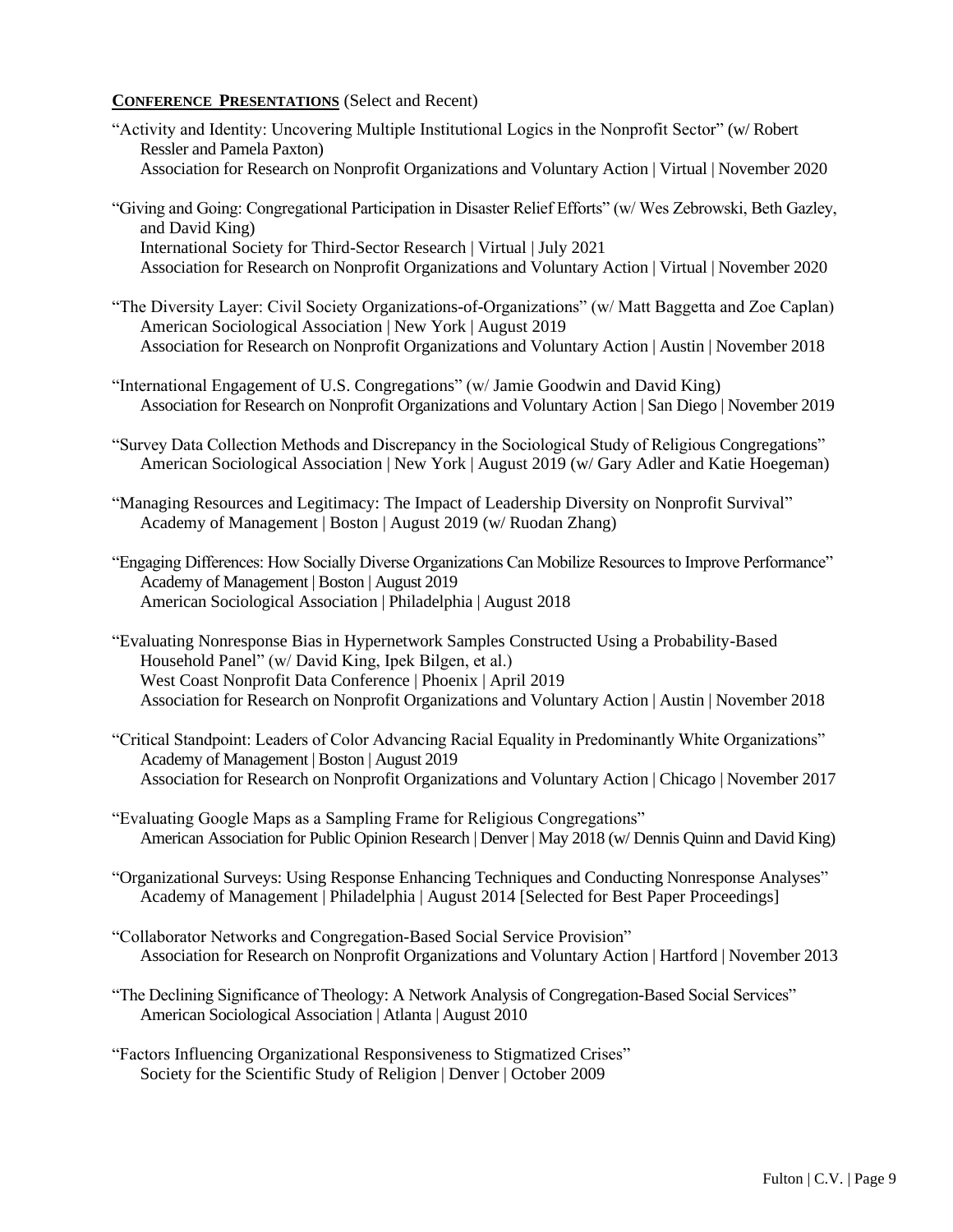# **TEACHING EXPERIENCE**

| Diversity and Inequality   Instructor [Link to online version]                                                                                                  | $2015$ – Present |
|-----------------------------------------------------------------------------------------------------------------------------------------------------------------|------------------|
| Nonprofit Management and Leadership   Instructor [Link to online version]                                                                                       | $2016$ – Present |
| Statistics for the Social Sciences   Instructor [Link to online version]                                                                                        | $2018$ – Present |
| Data Science in Practice   Project Sponsor and Coordinator                                                                                                      | $2021$ – Present |
| Developer of the iTunes U portal for the Sociology Department at Duke University<br><i>Inaugural Course:</i> Introduction to Quantitative Analysis   Instructor | 2013             |
| Introduction to Quantitative Analysis   Instructor                                                                                                              | 2012             |
| Research Methods for Undergraduate Research Assistants   Research Team Leader/Instructor                                                                        | 2011             |
| Contemporary Social Problems   Teaching Assistant                                                                                                               | 2010             |
| Sociology of Religion   Teaching Assistant                                                                                                                      | 2009             |
| Social Theory   Duke Athletic Department Tutor                                                                                                                  | 2009             |
|                                                                                                                                                                 |                  |

# **ADVISING & MENTORING**

Doctoral Dissertation Committee Jin Ai, Lilly Family School of Philanthropy, IU, in progress Yahya Alzahrani, Lilly Family School of Philanthropy, IU, in progress Ruodan Zhang, O'Neill School, IUB, 2020 (now Assistant Professor at the University of Connecticut) Undergraduate Honors Thesis Advisees Leah Grynheim, O'Neill School, IUB Alexis Laginess, O'Neill School, IUB Data Science in Practice Advisees Garrett Ankney, Luddy School of Informatics, IUB Jessi Arthur, Luddy School of Informatics, IUB Jason Gumaer, Luddy School of Informatics, IUB Anurag Malviya, Luddy School of Informatics, IUB David Ross, Luddy School of Informatics, IUB Data Science Fellow Advisees Anurag Malviya, Luddy School of Informatics, IUB Sumanth Gopalkrishna, Luddy School of Informatics, IUB Trockman Microfinance Initiative Advisees Anshuman Punji, Kelley School of Business, IUB Hannah Want, Kelley School of Business, IUB Isha Ponugoti, Kelley School of Business, IUB

Professional Association Mentees Saugher Nojan, San Jose State University Jennifer Nelson, Vanderbilt University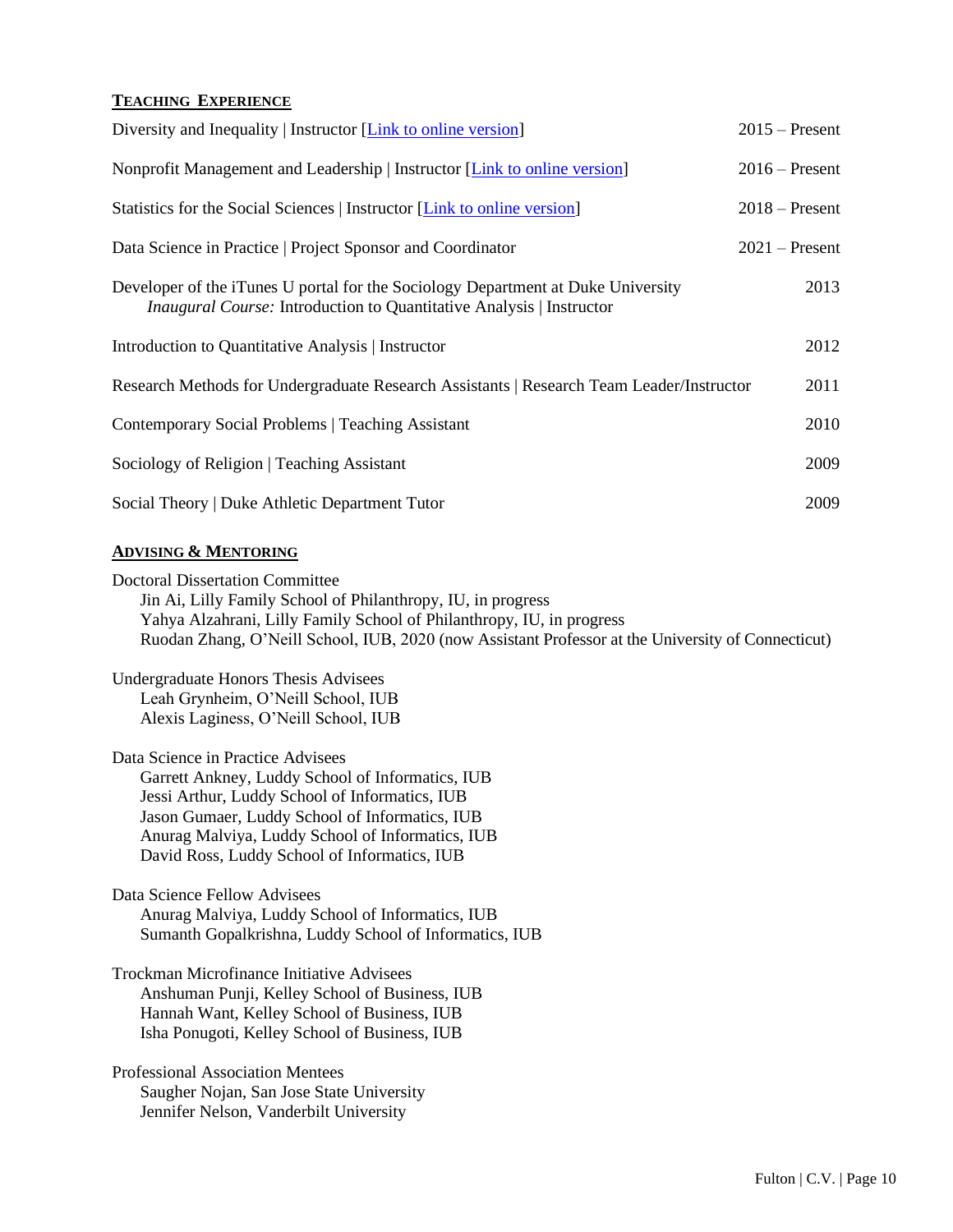Laura Garbes, Brown University Melissa Abad, Stanford University Chen-Shuo Hong, UMass Amherst

# **UNIVERSITY SERVICE**

| MPA Program Nonprofit Management Lead Advisor - Indiana University   O'Neill School 2019 - Present                                                   |                  |
|------------------------------------------------------------------------------------------------------------------------------------------------------|------------------|
| Diversity, Equity, and Inclusion Committee – Indiana University   O'Neill School                                                                     | $2016$ – Present |
| Peer Observation of Teaching - Indiana University   O'Neill School                                                                                   | $2020$ – Present |
| Budgetary Affairs Committee - Indiana University   O'Neill School                                                                                    | $2020 - 2021$    |
| Personnel Committee - Indiana University   O'Neill School                                                                                            | $2020 - 2021$    |
| Public Affairs Ph.D. Program Committee - Indiana University   O'Neill School                                                                         | $2017 - 2018$    |
| Indiana University Network Science Institute   Affiliate                                                                                             | $2016$ – Present |
| Indiana University Islamic Studies Program   Affiliate                                                                                               | $2016$ – Present |
| Mandela Washington Fellowship Program   Session Leader                                                                                               | $2016$ – Present |
| Arts Admin. Program Advisory Committee – Indiana University   O'Neill School                                                                         | $2016 - 2017$    |
| Duke University's Collective Learning Task Force<br>An appointed group of faculty, students, and staff focused on assessing educational technologies | $2013 - 2014$    |
| General Social Survey Board of Overseers (Graduate Assistant)                                                                                        | $2010 - 2011$    |
| <b>PROFESSIONAL SERVICE</b>                                                                                                                          |                  |
| American Journal of Sociology   Editorial Board Member                                                                                               | $2021 - 2023$    |
| Social Service Review   Editorial Board Member                                                                                                       | $2021 - 2023$    |
| Sociology of Religion   Editorial Board Member                                                                                                       | $2019 - 2022$    |
| AOM   Public and Nonprofit Division's 2021 Best Dissertation Award Committee                                                                         | 2021             |
| ASA   Altruism, Morality, and Social Solidarity Section   Council Member                                                                             | $2019 - 2021$    |
| ASA   Collective Behavior and Social Movements   Faculty-Student Mentoring Program                                                                   | $2015 - 2021$    |
| <b>ARNOVA</b>   Faculty-Student Mentoring Program                                                                                                    | $2017 - 2021$    |
| ARNOVA   Local Arrangements Committee Member for 2020 Annual Conference                                                                              | $2019 - 2020$    |
| ARNOVA   Community and Grassroots Organizations   Track Chair                                                                                        | $2017 - 2019$    |
| ARNOVA   Felice Perlmutter Best Paper Award Selection Committee                                                                                      | 2018             |